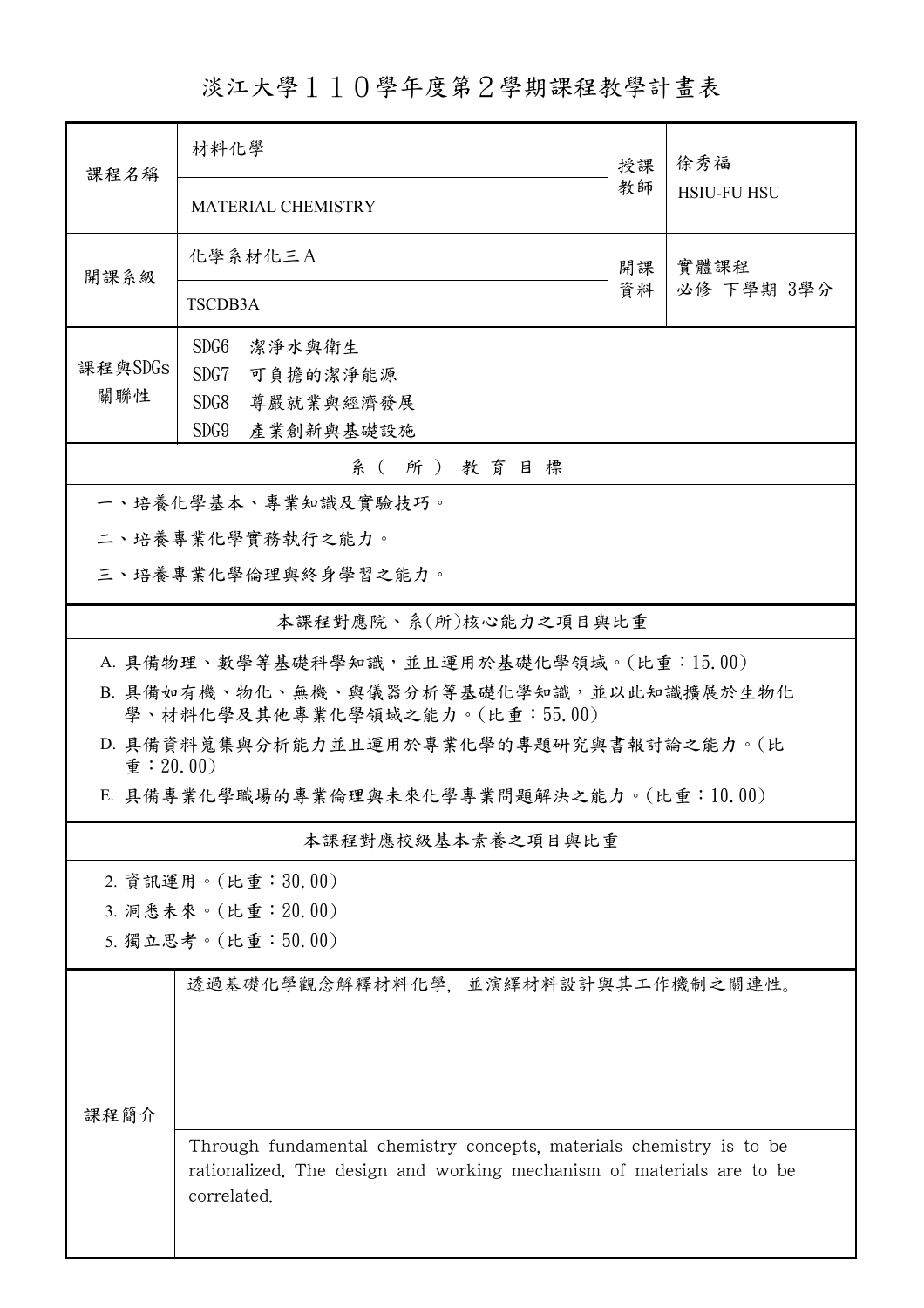## 本課程教學目標與認知、情意、技能目標之對應

將課程教學目標分別對應「認知(Cognitive)」、「情意(Affective)」與「技能(Psychomotor)」 的各目標類型。

一、認知(Cognitive):著重在該科目的事實、概念、程序、後設認知等各類知識之學習。

二、情意(Affective):著重在該科目的興趣、倫理、態度、信念、價值觀等之學習。

三、技能(Psychomotor):著重在該科目的肢體動作或技術操作之學習。

| 序<br>號         | 教學目標(中文)                   |                              |            | 教學目標(英文)                                                  |                   |  |  |  |
|----------------|----------------------------|------------------------------|------------|-----------------------------------------------------------|-------------------|--|--|--|
| $\mathbf{1}$   | 學習化學觀念在材料科學之應用             |                              |            | Learn to apply chemistry concepts to material<br>science. |                   |  |  |  |
|                |                            |                              |            | 教學目標之目標類型、核心能力、基本素養教學方法與評量方式                              |                   |  |  |  |
| 序號             | 目標類型                       | 院、系(所)<br>核心能力               | 校級<br>基本素養 | 教學方法                                                      | 評量方式              |  |  |  |
| $\mathbf{1}$   | 認知                         | <b>ABDE</b>                  | 235        | 講述                                                        | 測驗、報告(含口<br>頭、書面) |  |  |  |
|                | 授課進度表                      |                              |            |                                                           |                   |  |  |  |
| 週<br>次         | 日期起訖                       | 內 容 (Subject/Topics)<br>備註   |            |                                                           |                   |  |  |  |
|                | $111/02/21$ ~<br>111/02/25 | introduction                 |            |                                                           |                   |  |  |  |
| $\overline{2}$ | $111/02/28$ ~<br>111/03/04 | Inorganic Materials (1)      |            |                                                           |                   |  |  |  |
| 3              | $111/03/07$ ~<br>111/03/11 | Inorganic Materials (2)      |            |                                                           |                   |  |  |  |
| 4              | $111/03/14$ ~<br>111/03/18 | Inorganic Materials (3)      |            |                                                           |                   |  |  |  |
| 5              | $111/03/21$ ~<br>111/03/25 | Supramolecular Chemistry (1) |            |                                                           |                   |  |  |  |
| 6              | $111/03/28$ ~<br>111/04/01 | Supramolecular Chemistry (2) |            |                                                           |                   |  |  |  |
|                | $111/04/04$ ~<br>111/04/08 | Supramolecular Chemistry (3) |            |                                                           |                   |  |  |  |
| 8              | $111/04/11$ ~<br>111/04/15 | Supramolecular Chemistry (4) |            |                                                           |                   |  |  |  |
| 9              | $111/04/18$ ~<br>111/04/22 | Supramolecular Chemistry (5) |            |                                                           |                   |  |  |  |
| 10             | $111/04/25$ ~<br>111/04/29 | 期中考試週                        |            |                                                           |                   |  |  |  |
| 11             | $111/05/02$ ~<br>111/05/06 | Molecular Materials (1)      |            |                                                           |                   |  |  |  |
| 12             | $111/05/09$ ~<br>111/05/13 | Molecular Materials (2)      |            |                                                           |                   |  |  |  |
| 13             | $111/05/16$ ~<br>111/05/20 | Nano Materials (1)           |            |                                                           |                   |  |  |  |
| 14             | $111/05/23$ ~<br>111/05/27 | Nano Materials (2)           |            |                                                           |                   |  |  |  |